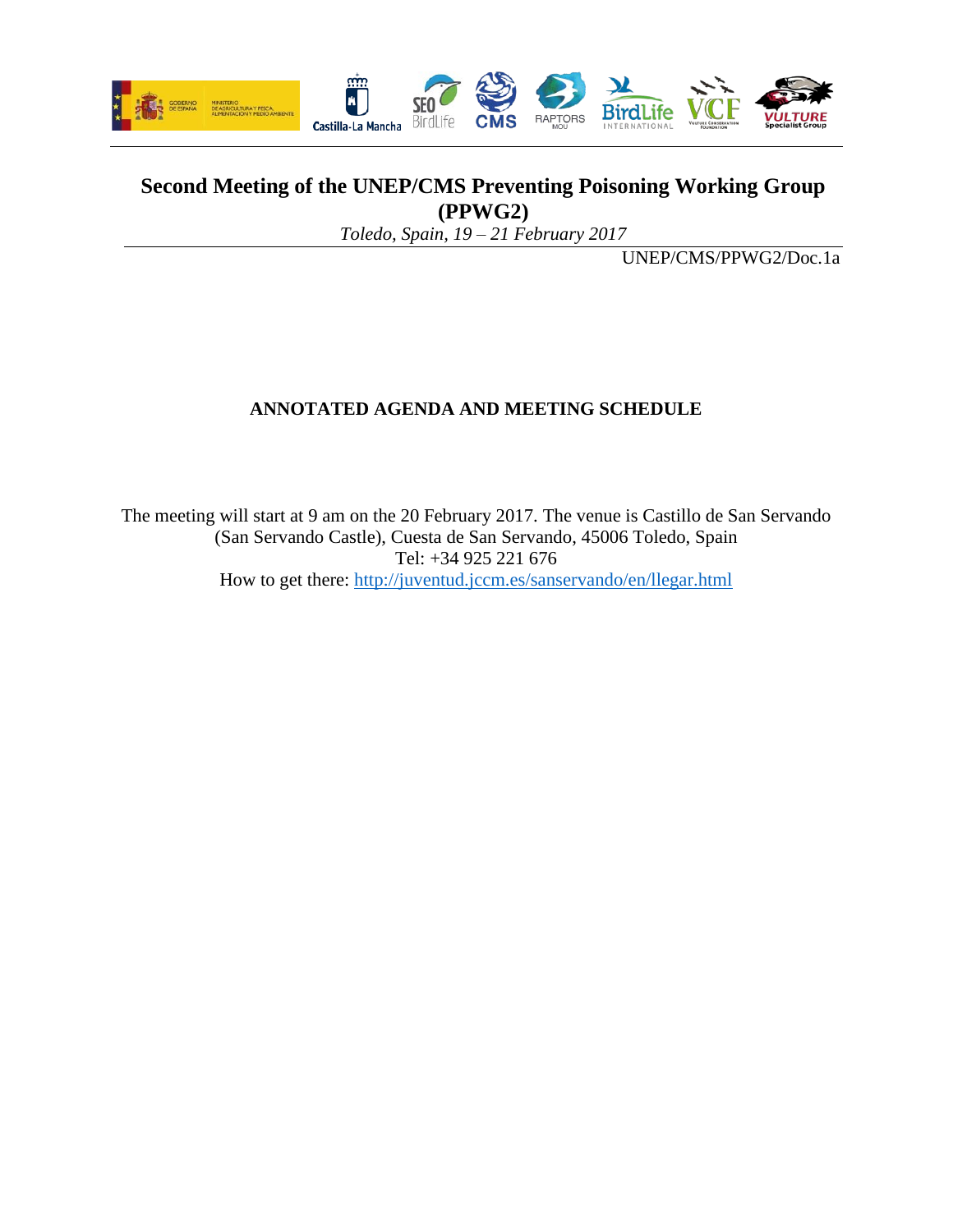## **Annotated agenda and meeting schedule**

**Day 1. Sunday 19th February 2017. - A field trip will be offered by the Regional Government of Castilla-La Mancha. This will be a joint field trip for participants of the Overarching Vultures Workshop and Preventing Poisoning Working Group. Details will be provided on the spot.**

**Day 2. Monday 20th February 2017. - Working session - San Servando Castle, Toledo. Registration will start at 8 am at the venue.**

| <b>Session</b> | <b>Session description</b>                                  | <b>Lead</b>                              | <b>Mins</b> | <b>Timing</b> |
|----------------|-------------------------------------------------------------|------------------------------------------|-------------|---------------|
| 1.             | Opening of Day 2                                            |                                          |             |               |
|                | Official welcome by the Regional Authorities of Castilla-La |                                          | 15          | $09.00 -$     |
|                | Mancha                                                      |                                          |             | 10.30         |
|                | Introductory remarks from the CMS Secretariat               | Borja Heredia                            | 15          |               |
|                | Appointment of Chair and Vice Chair                         | The Secretariat will make a proposal for | 15          |               |
|                |                                                             | a Chair and Vice Chair                   |             |               |
|                | Introduction of participants                                | Chair, once appointed, will lead the     | 15          |               |
|                | Adoption of agenda and meeting schedule                     | discussion from here onwards             |             |               |
|                | Workshop outline and modus operandi                         | <b>CMS</b> Secretariat                   | 15          |               |
|                | Group photo                                                 |                                          | 15          |               |
|                | Coffee break                                                |                                          |             | $10.30 -$     |
|                |                                                             |                                          |             | 10.45         |
| 2.             | Updates from working group members. Four core               | <b>Nick Williams</b>                     | 75          | $10.45-$      |
|                | presentations:                                              | Ahmad Mahdavi                            |             | 13.00         |
|                | Nick P. Williams (Raptors MOU). Summary of the              | Rubén Moreno-Opo                         |             |               |
|                | Vulture MsAP Workshop;                                      | David de la Bodega                       |             |               |
|                | Ahmad Mahdavi (Iran). Preventing wildlife poisoning: a case | All                                      |             |               |
|                | study from Iran and applicable international vs national    |                                          |             |               |
|                | regulatory issues;                                          |                                          |             |               |
|                | Rubén Moreno-Opo (Spain). The Spanish Strategy against the  |                                          |             |               |
|                | use of poison bait. Successes and challenges;               |                                          |             |               |
|                | David de la Bodega (SEO). Programme ANTIDOTO, a model       |                                          |             |               |
|                | of NGO cooperation to combat wildlife poisoning.            |                                          |             |               |
|                | Review of progress in the implementation of the poisoning   | Tilman Schneider                         | 45          |               |
|                | guidelines: results of the questionnaire                    |                                          |             |               |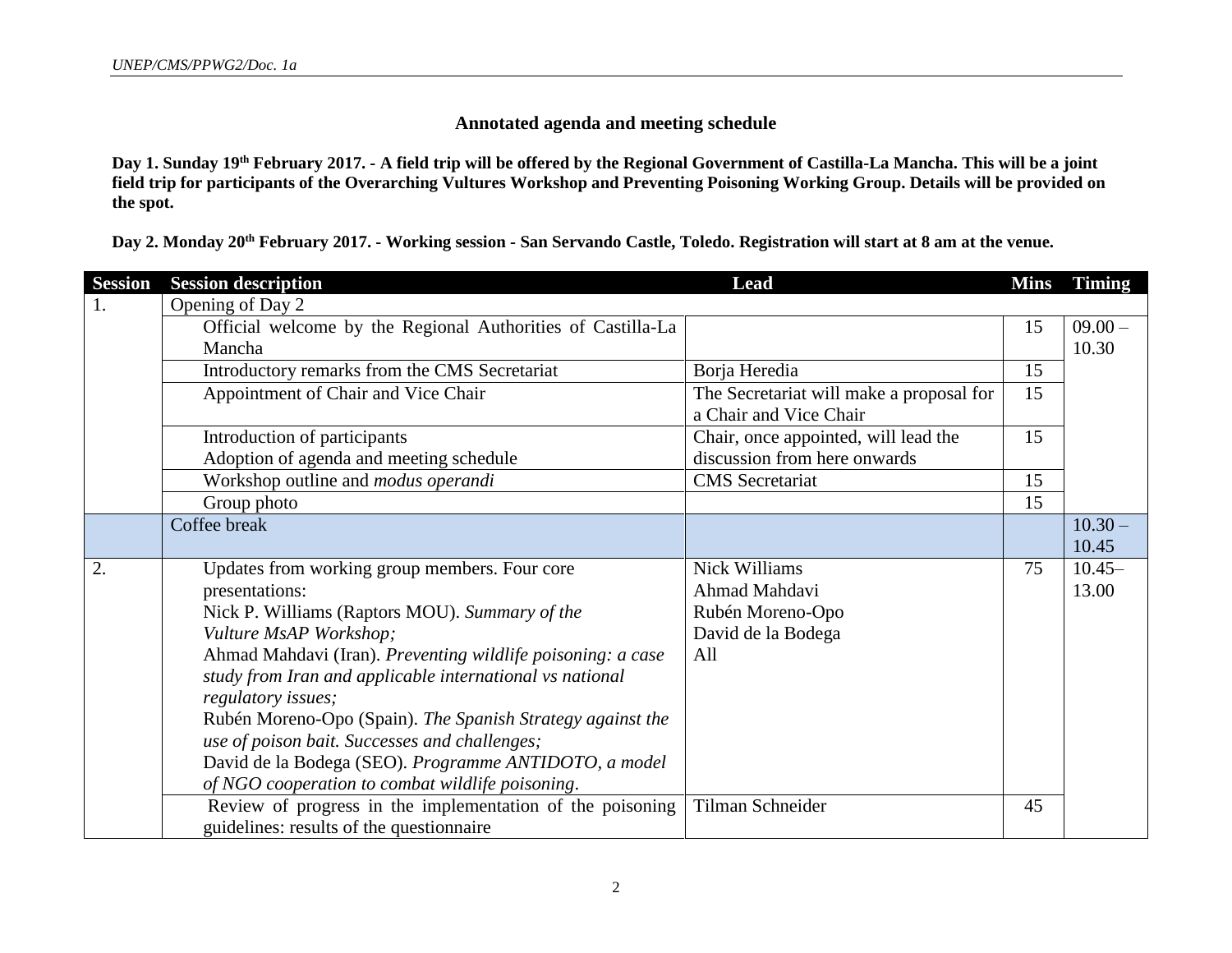| <b>Session</b> | <b>Session description</b>                                    | Lead          | <b>Mins</b> | <b>Timing</b> |
|----------------|---------------------------------------------------------------|---------------|-------------|---------------|
|                | Plenary discussion: agreement on a reporting mechanism within | All           | 15          |               |
|                | the working group and the format and content of the           |               |             |               |
|                | questionnaire                                                 |               |             |               |
|                | Lunch                                                         |               |             | $13.00 -$     |
|                |                                                               |               |             | 14.00         |
| 3.             | Introduction to the working group's programme of work         | Borja Heredia | 30          | $14.00-$      |
|                | (POW): agreement on the POW's template                        |               |             | 15.30         |
|                | Discussion in break out groups about the content of the POW:  | All           | 60          |               |
|                | BG1: insecticides and rodenticides                            |               |             |               |
|                | BG2: poison bait and veterinary drugs                         |               |             |               |
|                | BG3: lead                                                     |               |             |               |
|                | Coffee break                                                  |               |             | $15.30 -$     |
|                |                                                               |               |             | 16.00         |
| 4.             | Continuation of break out groups                              | All           | 60          | $16.00 -$     |
|                | Plenary discussion: feedback from the break out groups and    | All           | 60          | 18.00         |
|                | adoption of the POW                                           |               |             |               |
|                | Close of the day                                              |               |             |               |

## **Day 3. Tuesday 21st February 2017. - Working session – San Servando Castle, Toledo**

|    | <b>Session Session description</b>                               | Lead         | <b>Mins</b> | Timing    |
|----|------------------------------------------------------------------|--------------|-------------|-----------|
| 5. | Opening of Day 3                                                 |              |             |           |
|    | Two core presentations:                                          | Rafael Mateo | 30          | $09.00 -$ |
|    | Rafael Mateo (IREC). Incidence of lead poisoning in wild birds   | Tbc          |             | 09.30     |
|    | and regulations adopted on the use of lead ammunition;           |              |             |           |
|    | Tbc (Spain). Activities to combat wildlife poisoning in the      |              |             |           |
|    | Region of Castilla-La Mancha                                     |              |             |           |
| 6. | Discussion on content of a draft resolution on bird poisoning to | Chair        | 60          | $09.30 -$ |
|    | be submitted to COP12 in October 2017                            |              |             | 10.30     |
|    | Coffee break                                                     |              |             | $10.30 -$ |
|    |                                                                  |              |             | 11.00     |